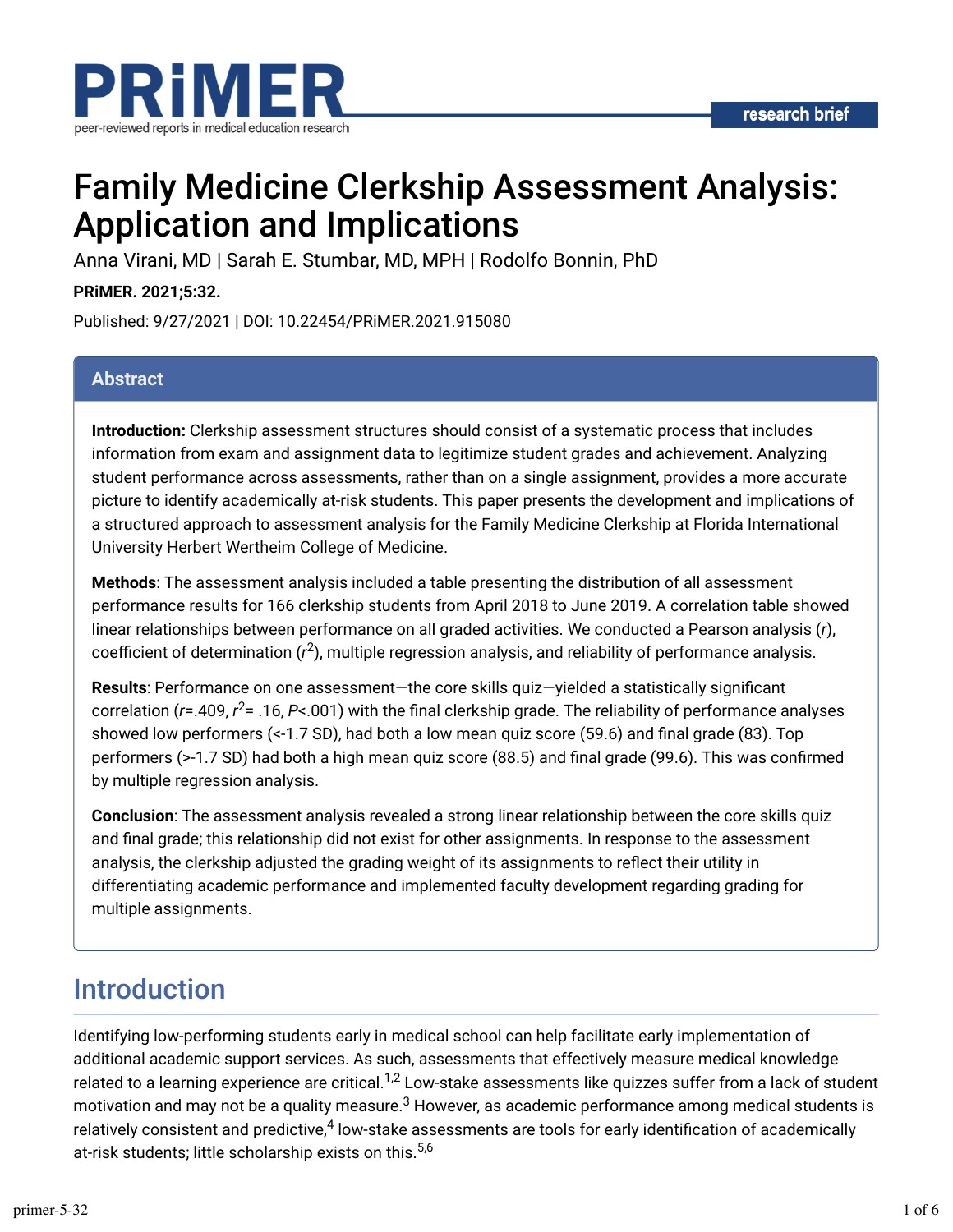Medical schools in the United States are highly selective, thereby creating a homogeneous population of academically successful medical students<sup>7,8</sup> who should perform in a consistent manner from assessment to assessment.<sup>9,10</sup> The content of clerkship assessments measures knowledge related to a set of learning objectives (eg, family medicine clerkship curriculum), $^{\mathsf{11}}$  which makes quizzes and other assessments integrated as related measures where performance should be consistent.

Multiple assessments within a clerkship measure knowledge about one domain. A strong positive relationship among assessments supports convergent validity as knowledge measures, $^{11}$  while statistical correlations between assessment outcomes predict learning. $^{\sf 12}$  Therefore, assessment quality should be viewed as a holistic system.<sup>13</sup> Analyzing student performance across assessments provides a more accurate picture that identifies at-risk students and predicts later performance. This paper presents the assessment analysis approach used to evaluate the relationships between Florida International University Herbert Wertheim College of Medicine (FIU HWCOM)'s Family Medicine Clerkship's graded assignments and final grade.

## **Methods**

We conducted an assessment analysis for 166 students who completed the required 8-week, third-year family medicine clerkship between April 2018 and June 2019. The FIU HWCOM Family Medicine Clerkship includes multiple graded assignments that are due throughout the clerkship (Table 1).

The statistical foundation of the assessment analysis model is based on linear associations between the outcomes of the assessments. Students who perform well on one assessment should perform well on others. Even with individual variability, performance should remain relatively stable up and down the performance scale. We conducted a Pearson correlation (r) and coefficient of determination (r<sup>2</sup>), resulting in a table that provides a statistical interpretation of the relationships.

In addition to the correlation table, we created a line chart to confirm linear relationships. This chart serves as a visual feedback mechanism to identify characteristics of the outcomes including spreads in scores, group outliers, and relationships with other assessments. Finally, we performed a multiple regression analysis. We obtained institutional review board exemption for this study.

## **Results**

The analysis revealed that only the core skills quiz had a statistically significant relationship with student performance across all other assessments and with the final grade (*r*=.409, *r*<sup>2</sup>= .167, *P<*.0001; Table 2). The results are supported in Figure 1, which shows the performance relationships across the clerkship assessments.

To account for individual factors related to student performance variability, the stratified averages are based on the clerkship grade. Each data point represents the mean score of 16 students arranged from top to bottom; the bottom six groups each include 17 students. The performance outcomes for the core skills quiz and final grade show a consistent or stable pattern of performance with only one set of means with crossover. Additionally, there is a distinct visual separation between the bottom group of students and the next group up, allowing for easy identification of the group of students most at-risk for poor performance. Furthermore, for the eight students who were the lowest performers, scoring below -1.7 SD from the cohort mean, there was an average core skills quiz score of 59.6, compared to the cohort mean of 78.5 (excluding the bottom eight scores). The mean final grade was 83, compared to the cohort mean of 92.6 (excluding the bottom eight scores). Students scoring above -1.7 SD had a mean core skills quiz score of 78.5 and mean final grade of 92.6.

We conducted a multiple regression analysis to examine the relationship between the final clerkship grade and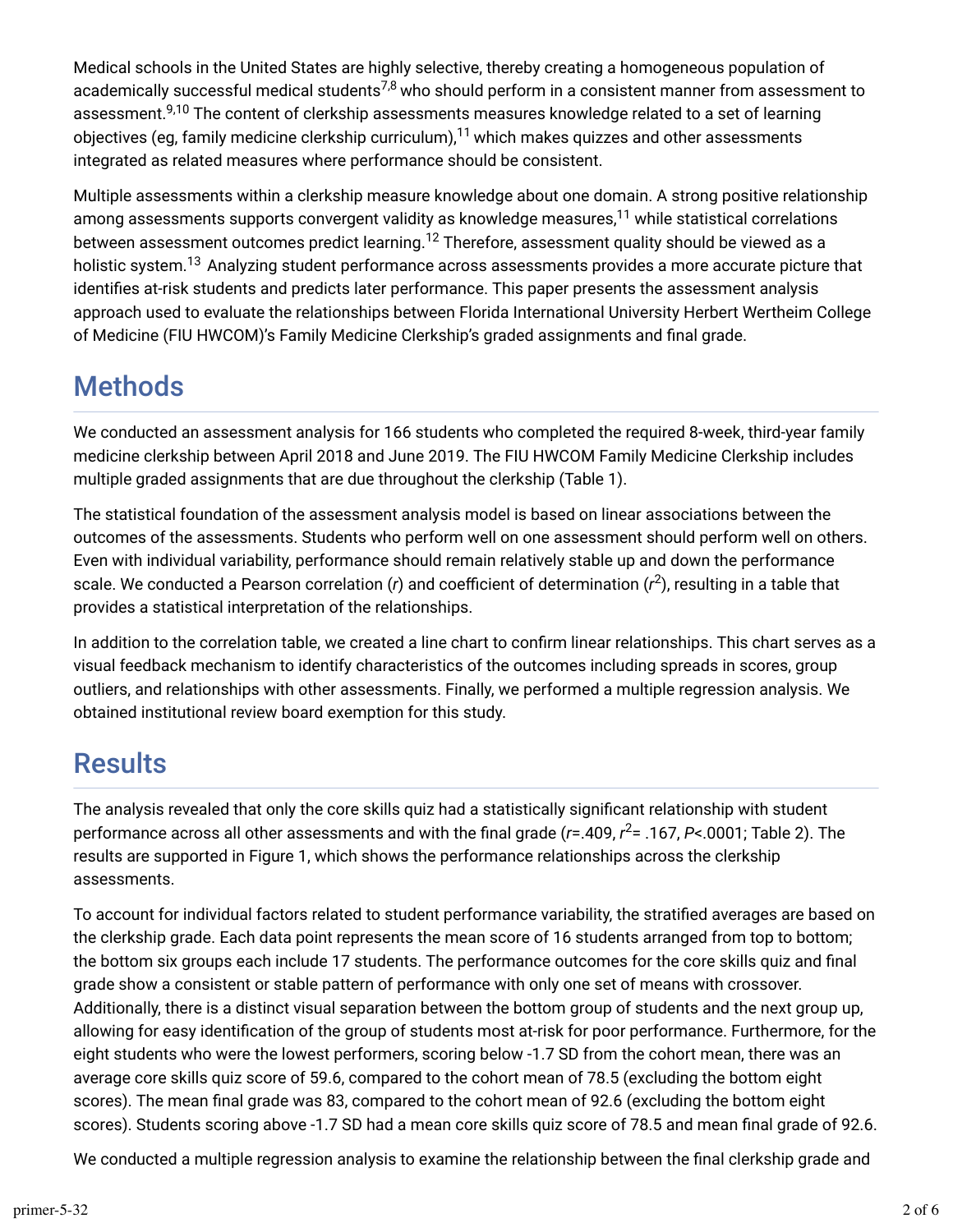various potential predictors such as the core skills quiz, Clinical Assessment of Student Performance (CASP), End of Clerkship Assessment (EOCA), and National Board of Medical Examiners (NBME) subject exam (Table 3).

The multiple regression model with all four predictors produced *R*²=.659, *F*(4, 161)=77.62, *P*<.0001. The scores of the core skills quiz, CASP, EOCA, and NBME subject exam had significant positive regression weights, indicating students with higher scores on these scales are expected to have higher final grades, after controlling for other variables in the model (Table 4).

Our results show, for each additional 1-point score in the core skills quiz, the average final grade is expected to increase by 0.044, assuming that NBME subject exam, CASP, and EOCA final scores remain constant. The coefficients from the output of this model can be used to create the following estimated regression equation: Final Clerkship Grade=19.261+0.044\*Core Skills Quiz+ 0.272\*CASP Final Score+0.312\*EOCA Final Score+0.175\*NBME subject exam, and predict the final clerkship grade for a student, based on the scores of the core skills quiz, CASP, EOCA and NBME subject exam.

### **Conclusions**

The assessment analysis revealed a strong linear relationship between the core skills quiz and the final clerkship grade; this did not exist for other assignments. The core skills quiz is an objective measure of medical knowledge, whereas other assignments worth less than 10% of the final grade are subjective, and all students tend to perform well on them.

The regression analysis further confirmed the predictive nature of the core skills quiz to the final grade along with its relationship to other assessments within the clerkship. $^{11}$  Even though the core skills quiz is weighted at 4% of the overall grade, our results indicate that it contributes meaningfully to the assessment of students' achievement of the clerkship learning objectives.

Through the assessment analysis, it became clear that, while subjective assignments are important to students' learning, they do not assist in predicting lower-performing students warranting early intervention by faculty. However, the core skills quiz can serve as an evidence-based predictor to later performance. This system could be used to identify academically at-risk students early in the clerkship, thereby allowing faculty to identify poor performance, intervene, and monitor the student's performance. Students can be informed of the core skills quiz's predictive nature and have time to refocus their studying.<sup>14</sup>

This study had limitations. While the core skills quiz assesses medical knowledge, it is not a direct predictor of clinical skills, which are evaluated through the CASP and EOCA. However, the core skills quiz had a strong statistical association with these clinical performance assessments. Unsurprisingly, students with high levels of medical knowledge are also high performers in the clinical setting. Another limitation was this included an examination of the relationships of assessments in one clerkship at one medical school, and these specific findings are not generalizable to clerkships at other medical schools. However, our methodology, as outlined above, could easily be implemented for other clerkships and different institutions.

As a result of the assessment analysis, the clerkship adjusted the grading weight of its assignments to more accurately reflect their utility in differentiating academic performance. Faculty development was implemented regarding grading for the subjective assignments, with additional adjustments made to the assessment rubrics to assist in stratifying performance.

The model used in this study provides a user-friendly approach to identifying and predicting student performance. Observing the statistical associations between assessments can also serve as an additional feedback mechanism to enhance assessment quality. A measurable understanding of how assessments and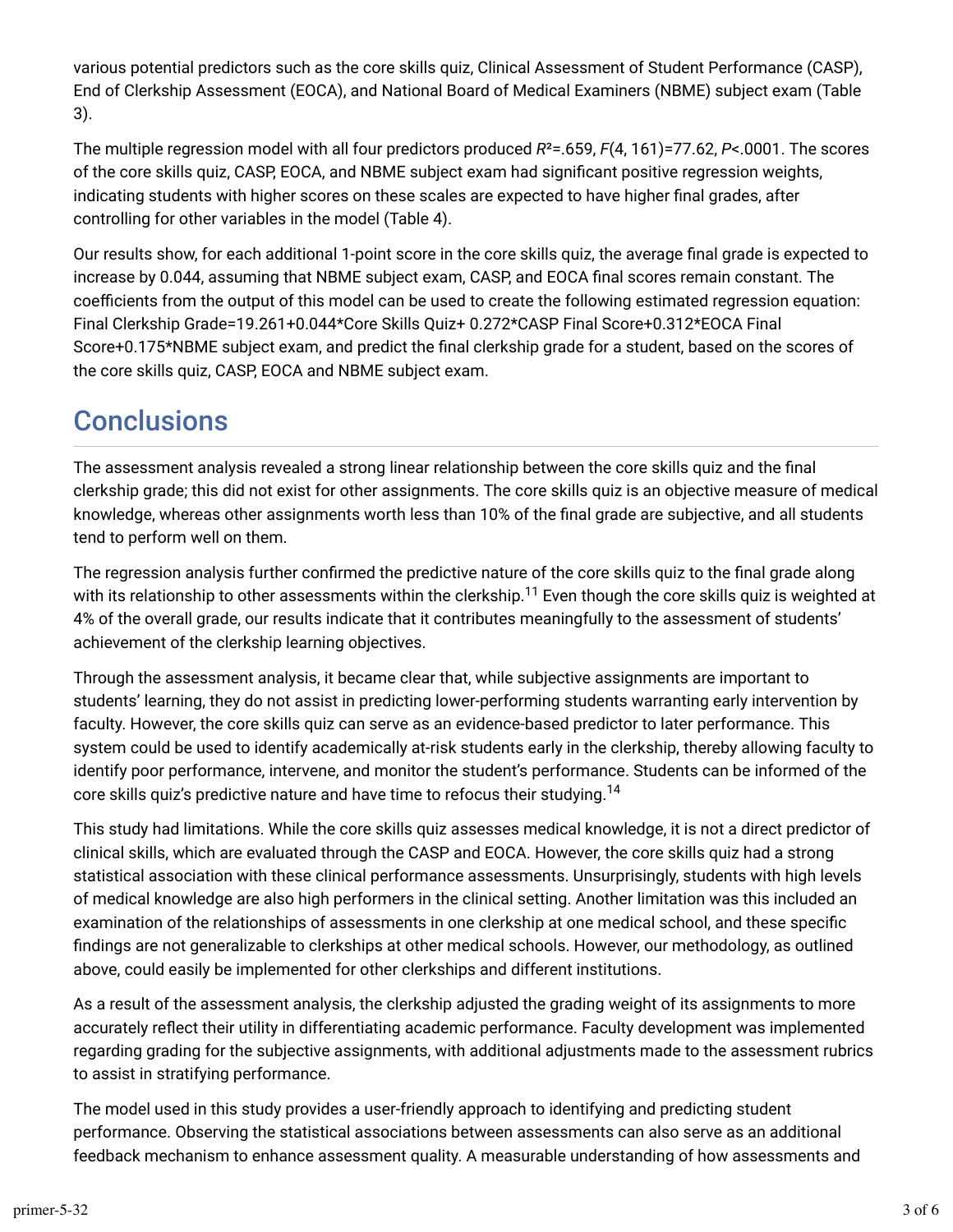the final clerkship grades are statistically associated with one another can be used to further develop curricular plans.

## **Tables and Figures**

| Table 1: Family Medicine Clerkship Graded Assignments   |                                     |                                    |                                                                                                                                                                                                                                                                              |  |  |  |
|---------------------------------------------------------|-------------------------------------|------------------------------------|------------------------------------------------------------------------------------------------------------------------------------------------------------------------------------------------------------------------------------------------------------------------------|--|--|--|
| <b>Assignments</b>                                      | <b>Percent</b><br>of Final<br>Grade | Due Date<br>(Week of<br>Clerkship) | <b>Description</b>                                                                                                                                                                                                                                                           |  |  |  |
| Core skills quiz                                        | 4                                   |                                    | Thirteen multiple choice questions that cover topics such as antibiotics,<br>asthma, urology, dermatology, and gynecology. Supplements a hands-on<br>skills simulation activity such as use of metered dose inhaler, urine dipstick<br>analysis, prostate and cervical exam. |  |  |  |
| Patient note                                            | 3                                   | $\mathfrak{p}$                     | A full written history and physical; followed by several reflective questions<br>regarding students' performance in the encounter.                                                                                                                                           |  |  |  |
| Student teaching                                        | 10                                  | $2-6$                              | Interactive 15-minute student teaching presentation on an assigned core<br>family medicine topic, such as hypertension, GERD, constipation.                                                                                                                                  |  |  |  |
| Narrative medicine<br>assignment                        | 4                                   | 6                                  | A faculty-led small group and written narrative essay, which ask students to<br>reflect on a significant patient encounter.                                                                                                                                                  |  |  |  |
| Clinical assessment of<br>student performance<br>(CASP) | 25                                  | 8                                  | Preceptor's clinical evaluation of student                                                                                                                                                                                                                                   |  |  |  |
| End of clerkship<br>assessment (EOCA)*                  | 17                                  | 8                                  | Three-station OSCE, requiring students to evaluate a standardized patient,<br>write a patient note, and present the case to a faculty member.                                                                                                                                |  |  |  |
| <b>NBME Subject Exam</b>                                | 30                                  | 8                                  | National board of medical examiners family medicine subject exam                                                                                                                                                                                                             |  |  |  |

Abbreviations: GERD, gastrointestinal reflux disorder; NBME, National Board of Medical Examiners; OSCE, objective structured clinical examination.

| <b>Family Medicine</b><br><b>Clerkship</b>       |            | <b>Core Skills Quiz</b><br>(Pearson $r \mid r^2$ ) | <b>Clinical</b><br><b>Assessment</b><br>of Student<br><b>Performance</b><br>(Pearson $r \mid r^2$ ) |                   | End-of-<br><b>Clerkship</b><br><b>Assessment</b><br>(Pearson $r \mid r^2$ ) |        | <b>NBME Family</b><br><b>Medicine Subject</b><br>(Pearson $r   r^2$ ) |        | <b>Clerkship</b><br><b>Score</b><br>(Pearson<br>$r \mid r^2$ |  |
|--------------------------------------------------|------------|----------------------------------------------------|-----------------------------------------------------------------------------------------------------|-------------------|-----------------------------------------------------------------------------|--------|-----------------------------------------------------------------------|--------|--------------------------------------------------------------|--|
| Core skills quiz                                 |            |                                                    |                                                                                                     |                   |                                                                             |        |                                                                       |        |                                                              |  |
| Clinical assessment<br>of student<br>performance | 0.16994    | 0.0289                                             |                                                                                                     |                   |                                                                             |        |                                                                       |        |                                                              |  |
|                                                  |            | $P = 0.0286$                                       |                                                                                                     |                   |                                                                             |        |                                                                       |        |                                                              |  |
| End-of-clerkship<br>assessment*                  | 0.23052    | 0.0531                                             | 0.09625                                                                                             | 0.0093            |                                                                             |        |                                                                       |        |                                                              |  |
|                                                  | $P = 0026$ |                                                    | $P = 2174$                                                                                          |                   |                                                                             |        |                                                                       |        |                                                              |  |
| <b>NBME</b> family<br>medicine subject           | 0.18003    | 0.0324                                             | 0.13633                                                                                             | 0.0186            | 0.25809                                                                     | 0.0666 |                                                                       |        |                                                              |  |
|                                                  | $P = 0195$ |                                                    | $P = 0799$                                                                                          |                   | $P = 0007$                                                                  |        |                                                                       |        |                                                              |  |
| Clerkship score                                  | 0.40902    | 0.1673                                             | 0.40597                                                                                             | 0.1648            | 0.64863                                                                     | 0.4207 | 0.48937                                                               | 0.2395 |                                                              |  |
|                                                  | P< 0001    |                                                    |                                                                                                     | P <sub>0001</sub> | P <sub>0001</sub>                                                           |        | P < 0001                                                              |        |                                                              |  |

#### **Table 2: Correlation Table**

Abbreviation: NBME, National Board of Medical Examiners.<br>\*End of clerkship assessment is an objective structured clinical examination requiring students to evaluate a standardized patient, write a patient note, and present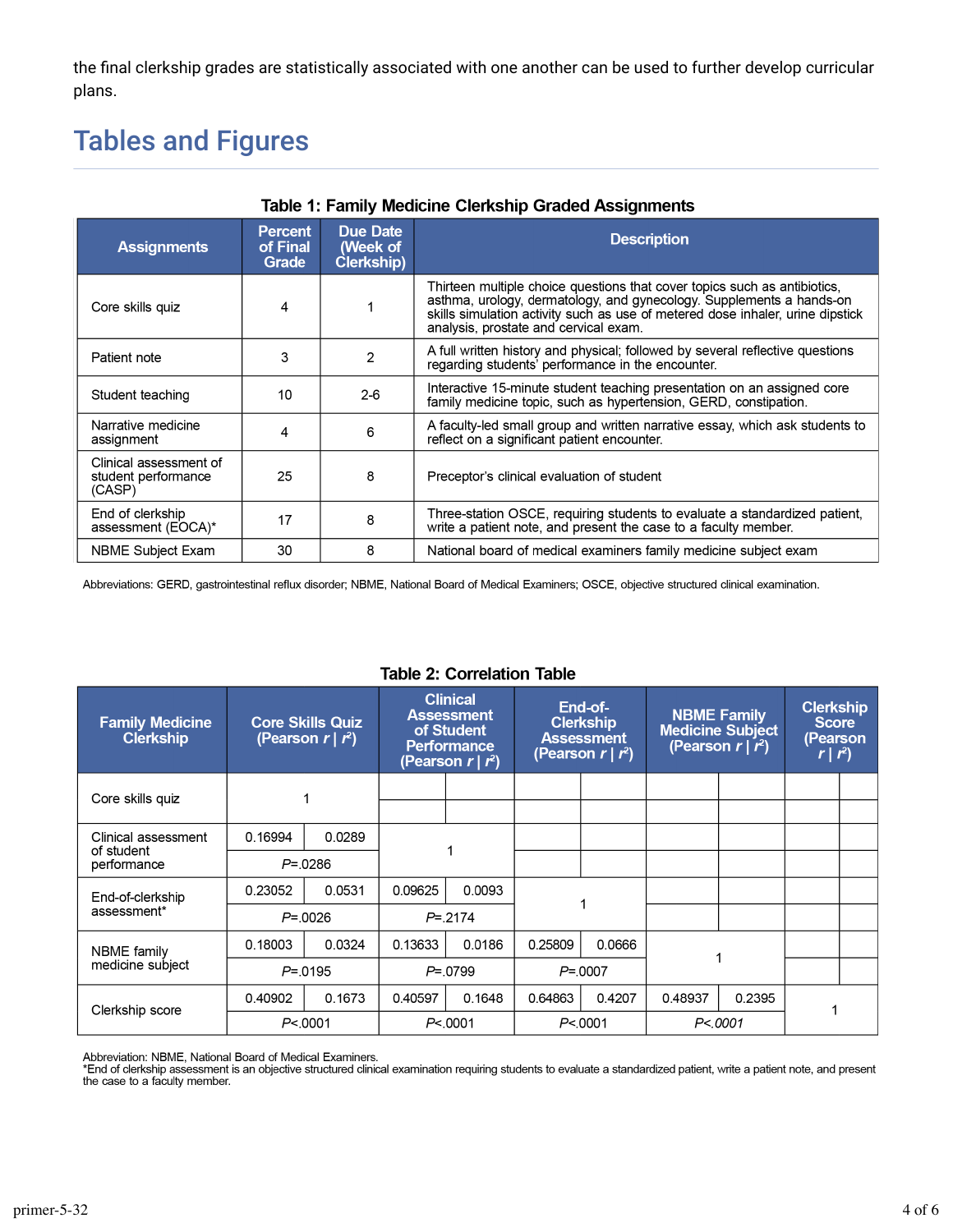

#### Figure 1: Performance Stability Across Assessments Given During Family Medicine Clerkship

#### **Table 3: The Descriptive Statistics**

| Descriptive Statistics  |     |             |           |                |                |  |  |
|-------------------------|-----|-------------|-----------|----------------|----------------|--|--|
| <b>Variable</b>         | N   | <b>Mean</b> | <b>SD</b> | <b>Minimum</b> | <b>Maximum</b> |  |  |
| Core skills quiz        | 168 | 77.56       | 14.30     | 31             | 100            |  |  |
| <b>CASP Final Score</b> | 166 | 96.91       | 3.45      | 85             | 100            |  |  |
| <b>EOCA Final Score</b> | 168 | 89.10       | 5.30      | 73             | 100            |  |  |
| NBME FM Subject         | 168 | 87.39       | 5.27      | 75             | 100            |  |  |
| Final Clerkship Grade   | 168 | 92.10       | 3.27      | 75             | 99             |  |  |

Abbreviations: CASP, clinical assessment of student performance; EOCA, End of Clerkship Assessment; NBME, National Board of Medical Examiners.

#### **Table 4: The Multiple Regression Model**

| ້                       |             |         |                  |  |  |  |  |
|-------------------------|-------------|---------|------------------|--|--|--|--|
|                         | <b>Beta</b> | P Value | C1               |  |  |  |  |
| Intercept               | 19.261      | .000    | $9.386 - 29.136$ |  |  |  |  |
| Core Skills Quiz        | 0.044       | < 0001  | $0.022 - 0.066$  |  |  |  |  |
| <b>CASP Final Score</b> | 0.272       | < 0001  | $0.184 - 0.360$  |  |  |  |  |
| <b>EOCA Final Score</b> | 0.312       | < 0001  | $0.252 - 0.371$  |  |  |  |  |
| NBME FM Subject         | 0.175       | < 0001  | $0.115 - 0.235$  |  |  |  |  |
| Observations            | 166         |         |                  |  |  |  |  |
| $R^2$ /adjusted $R^2$   | 0.659/0.650 |         |                  |  |  |  |  |
| F-test                  | 77.62       |         |                  |  |  |  |  |

Abbreviations: CI, confidence interval; CASP, clinical assessment of student performance; EOCA, End of Clerkship Assessment; NBME, National Board of Medical Examiners.